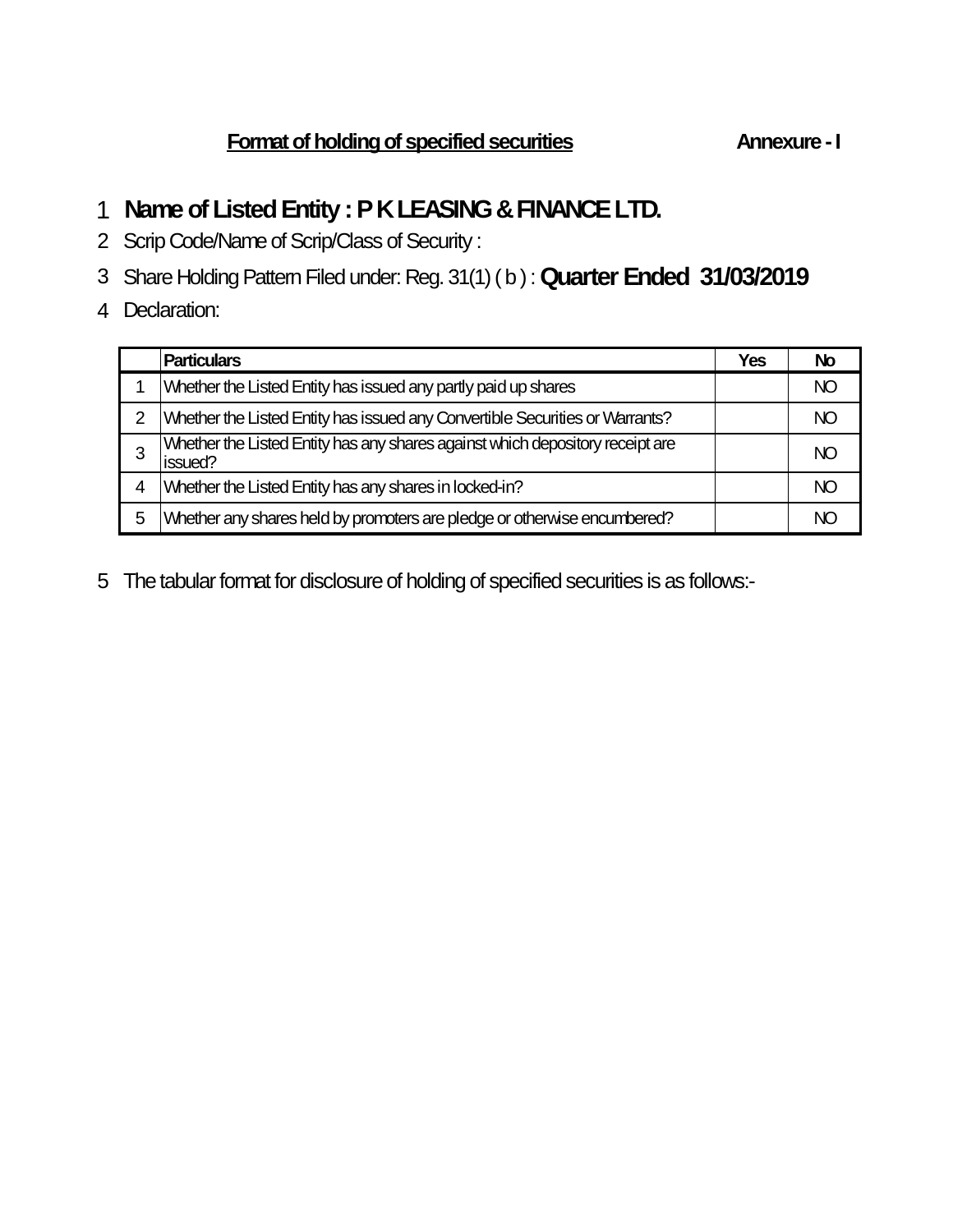# Table I - Summary Statement holding of specified securities

| (1)  | Categor Category of shareholder<br>(II) | Nos. of<br>rs<br>(III) | No. of fully<br>shareholde paid-up equity<br>shares held<br>(IV) | paid-up<br>equity shares<br>held<br>(V) | No. of partly No. of shares<br>underlying<br>Depository<br>Receipt<br>(VI) | Total nos.<br>shares held<br>$(VII) =$<br>$(IV)+(V)+(V)$ | Shareholding as<br>a % of total no.<br>of shares<br>(calculated as<br>per SCRR, 1957 |            |                                                             | Number of Voting Rights held in each class of securities<br>(IX) |         | Underlying<br>convertible<br>securities<br>(Including | No. of Shares Shareholding as Number of Locked in shares<br>a % assuming<br>full conversion<br>of convertible<br>securities (as a | (XII)      |       | Number of Shares pledged<br>or otherwise encumbered<br>(XIII) | Number of equity<br>shares held in<br>dematerialized<br>form<br>(XIV) |         |
|------|-----------------------------------------|------------------------|------------------------------------------------------------------|-----------------------------------------|----------------------------------------------------------------------------|----------------------------------------------------------|--------------------------------------------------------------------------------------|------------|-------------------------------------------------------------|------------------------------------------------------------------|---------|-------------------------------------------------------|-----------------------------------------------------------------------------------------------------------------------------------|------------|-------|---------------------------------------------------------------|-----------------------------------------------------------------------|---------|
|      |                                         |                        |                                                                  |                                         |                                                                            |                                                          | (VIII) As a % of<br>$(A+B+C2)$                                                       | Class eg:x | No. of Voting Rights<br>Total as a %<br>Class eg:y<br>Total |                                                                  |         | Warrants)<br>(X)                                      | percentage of<br>diluted share<br>capital)<br>$(XI) = (VII) + (X)$ as                                                             | No.<br>(a) |       | No.<br>(a)                                                    | As a % of<br>total Shares<br>held<br>(b)                              |         |
|      |                                         |                        |                                                                  |                                         |                                                                            |                                                          |                                                                                      |            |                                                             |                                                                  |         |                                                       | a % of $(A+B+C)$                                                                                                                  |            | (b)   |                                                               |                                                                       |         |
|      |                                         |                        |                                                                  |                                         |                                                                            |                                                          |                                                                                      |            |                                                             |                                                                  |         |                                                       |                                                                                                                                   |            |       |                                                               |                                                                       |         |
|      |                                         |                        |                                                                  |                                         |                                                                            |                                                          |                                                                                      |            |                                                             |                                                                  |         |                                                       |                                                                                                                                   |            |       |                                                               |                                                                       |         |
|      | Promoter &                              |                        |                                                                  |                                         |                                                                            |                                                          |                                                                                      |            |                                                             |                                                                  |         |                                                       |                                                                                                                                   |            |       |                                                               |                                                                       |         |
| (A)  | Promoter Group                          | 13                     | 345000                                                           | $\Omega$                                | $\Omega$                                                                   | 345000                                                   | 11.092                                                                               | 345000     | $\Omega$                                                    | 345000                                                           | 11.092  | $\mathbf{0}$                                          | 11.092                                                                                                                            | $\Omega$   | 0.000 | $^{\circ}$                                                    | 0.000                                                                 | 345000  |
| (B)  | Public                                  | 173                    | 2765400                                                          | $\Omega$                                | $\Omega$                                                                   | 2765400                                                  | 88.908                                                                               | 2765400    | $\Omega$                                                    | 2765400                                                          | 88.908  | $\Omega$                                              | 88.908                                                                                                                            |            | 0.000 | $\Omega$                                                      | 0.000                                                                 | 2705100 |
| (C)  | Non Promoter - Non<br>Public            |                        |                                                                  |                                         |                                                                            |                                                          |                                                                                      |            |                                                             |                                                                  |         |                                                       |                                                                                                                                   |            |       |                                                               |                                                                       |         |
| (C1) | Shares underlying<br>DRs                |                        |                                                                  |                                         |                                                                            |                                                          |                                                                                      |            |                                                             |                                                                  |         |                                                       |                                                                                                                                   |            |       |                                                               |                                                                       |         |
| (C2) | Shares held by<br>Employee Trusts       |                        |                                                                  |                                         |                                                                            |                                                          |                                                                                      |            |                                                             |                                                                  |         |                                                       |                                                                                                                                   |            |       |                                                               |                                                                       |         |
|      | <b>TOTAL</b>                            | 186                    | 3110400                                                          | $\Omega$                                |                                                                            | 3110400                                                  | 100.000                                                                              | 3110400    | $\Omega$                                                    | 3110400                                                          | 100.000 | $\Omega$                                              | 100.000                                                                                                                           |            | 0.000 | $\Omega$                                                      | 0.000                                                                 | 3050100 |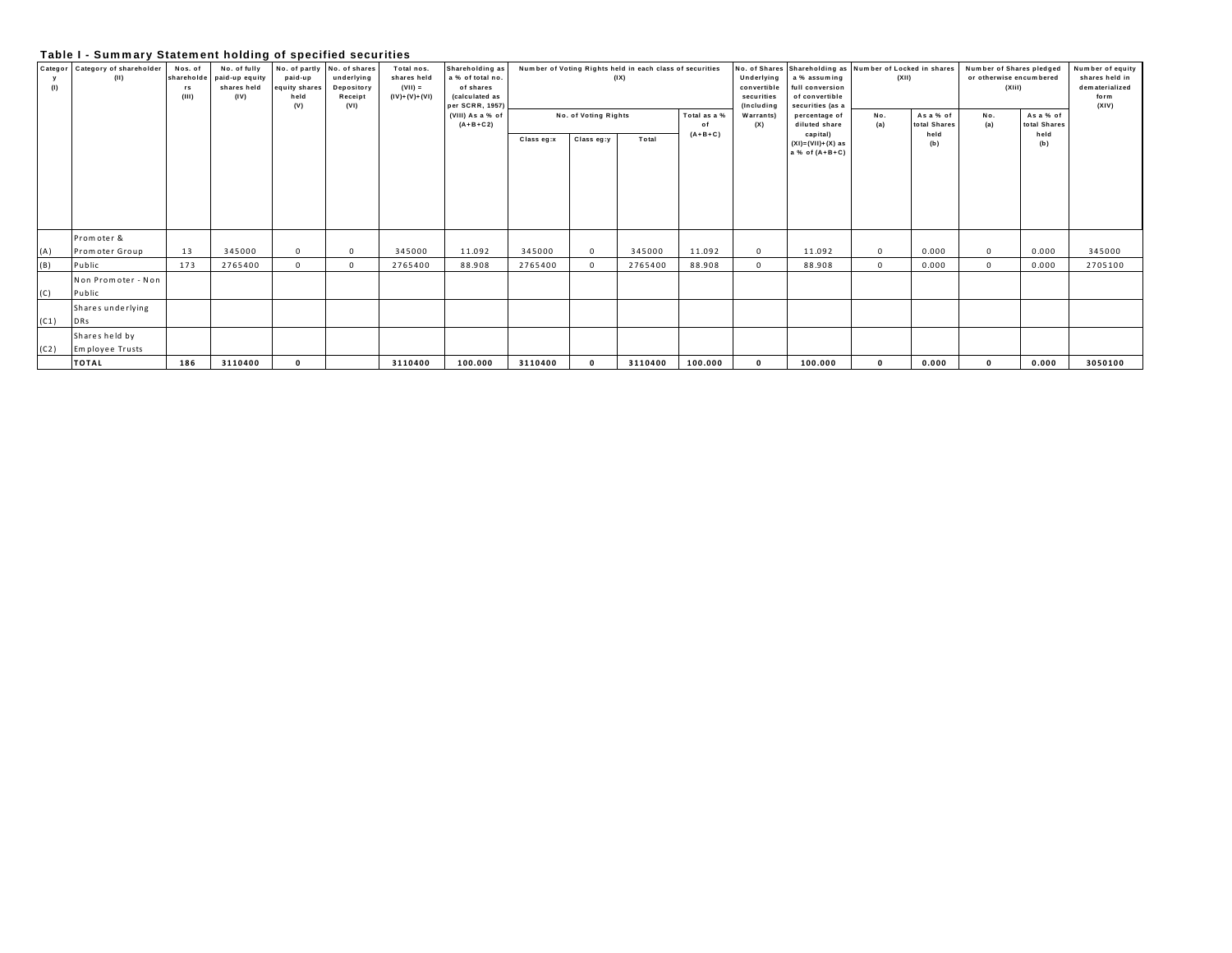#### Table II - Statement showing shareholding pattern of the Promoter and Promoter Group

|     | <br>Category & Name of         | ,,,,,,,,,<br>PAN | ,,,,,,<br>Nos.of | No. of fully paid-up | No. of partly            | .<br>Nos. of            | .<br>Total nos. shares | .<br>Shareholding |              |                      | Number of Voting Rights held in each class of securities |                            | No. of Shares                     | Shareholding as      | Number of Locked in shares |             | Number of Shares pledged or | Number of equity             |                |  |
|-----|--------------------------------|------------------|------------------|----------------------|--------------------------|-------------------------|------------------------|-------------------|--------------|----------------------|----------------------------------------------------------|----------------------------|-----------------------------------|----------------------|----------------------------|-------------|-----------------------------|------------------------------|----------------|--|
|     | shareholders                   | (II)             | shareholders     | equity shares held   | paid-up                  | shares                  | held                   | % calculated      |              | (IX)                 |                                                          |                            | Underlying                        | a % assuming         | (XII)                      |             | otherwise encumbered        |                              | shares held in |  |
| (1) |                                | (III)            | (IV)             | equity share<br>held | underlying<br>Depository | $(VII) = (IV)+(V)+(VI)$ | as per SCRR,<br>1957   |                   |              |                      |                                                          | Outstanding<br>convertible | full conversion<br>of convertible |                      |                            | $(X$ lil)   |                             | dematerialized form<br>(XIV) |                |  |
|     |                                |                  |                  |                      | (V)                      | Receipt                 |                        | As a % of         |              |                      |                                                          | securities                 | securities (as a                  |                      |                            |             |                             |                              |                |  |
|     |                                |                  |                  |                      |                          | (VI)                    |                        | $(A+B+C2)$        |              |                      |                                                          | (Including                 | percentage of                     |                      |                            |             |                             |                              |                |  |
|     |                                |                  |                  |                      |                          |                         |                        | (V III)           |              | No. of Voting Rights |                                                          | Fotalas a %                | Warrants)                         | diluted share        | No.                        | As a % of   | No.                         | As a % of                    |                |  |
|     |                                |                  |                  |                      |                          |                         |                        |                   |              |                      |                                                          | of Total                   | (X)                               | capital)<br>$(XI) =$ | (a)                        | otal Shares | (a)                         | total Shares                 |                |  |
|     |                                |                  |                  |                      |                          |                         |                        |                   | Class        | Class                | Total                                                    | Voting<br>rights           |                                   | (VII)+(X) as a %     |                            | held<br>(b) |                             | held<br>(b)                  |                |  |
|     |                                |                  |                  |                      |                          |                         |                        |                   | $\mathbf{x}$ |                      |                                                          |                            |                                   | of                   |                            |             |                             |                              |                |  |
| (1) | Indian                         |                  | $\mathbf{0}$     | $\circ$              | $\mathbf{0}$             | $\Omega$                | $\mathbf{0}$           | 0.000             | $\circ$      | $\mathbf{0}$         | $\mathbf{0}$                                             | 0.000                      | $\mathbf{0}$                      | 0.000                | $\Omega$                   | 0.000       | $\circ$                     | 0.000                        | $\mathbf{0}$   |  |
|     | Individuals/Hindu              |                  |                  |                      |                          |                         |                        |                   |              |                      |                                                          |                            |                                   |                      |                            |             |                             |                              |                |  |
|     | undivided Family               |                  | 13               | 345000               | $\mathbf 0$              | $\Omega$                | 345000                 | 11.092            | 345000       | $\Omega$             | 345000                                                   | 11.092                     | $^{\circ}$                        | 11.092               | $\mathbf 0$                | 0.000       | $\mathbf 0$                 | 0.000                        | 345000         |  |
|     | ABHAY AGARWAL                  |                  | $\mathbf 0$      | 107000               | $\overline{0}$           | $\overline{0}$          | 107000                 | 3.440             | 107000       | $\mathbf 0$          | 107000                                                   | 3.440                      | $\,0\,$                           | 3.440                | $\mathbf 0$                | 0.000       | $\overline{0}$              | 0.000                        | 107000         |  |
|     | ANIL KUMAR                     |                  |                  |                      |                          |                         |                        |                   |              |                      |                                                          |                            |                                   |                      |                            |             |                             |                              |                |  |
|     | AGARWAL                        |                  | $\Omega$         | 11600                | $\Omega$                 | $\Omega$                | 11600                  | 0.373             | 11600        | $\Omega$             | 11600                                                    | 0.373                      | $\Omega$                          | 0.373                | $\Omega$                   | 0.000       | $\Omega$                    | 0.000                        | 11600          |  |
|     | CHANDRAKALA DEVI               |                  |                  |                      |                          |                         |                        |                   |              |                      |                                                          |                            |                                   |                      |                            |             |                             |                              |                |  |
|     | <b>AGARWAL</b>                 |                  | $\mathbf 0$      | 10600                | $\mathbf 0$              | $\overline{0}$          | 10600                  | 0.341             | 10600        | $\mathbf 0$          | 10600                                                    | 0.341                      | $\mathbf{0}$                      | 0.341                | $\mathbf{0}$               | 0.000       | $\overline{0}$              | 0.000                        | 10600          |  |
|     | DEEPAK KUMAR                   |                  |                  |                      |                          |                         |                        |                   |              |                      |                                                          |                            |                                   |                      |                            |             |                             |                              |                |  |
|     | <b>AGARWAL</b>                 |                  | $\Omega$         | 3200                 | $\circ$                  | $\Omega$                | 3200                   | 0.103             | 3200         | $\Omega$             | 3200                                                     | 0.103                      | $\Omega$                          | 0.103                | $\Omega$                   | 0.000       | $\Omega$                    | 0.000                        | 3200           |  |
|     | LUXMI DEVI                     |                  |                  |                      |                          |                         |                        |                   |              |                      |                                                          |                            |                                   |                      |                            |             |                             |                              |                |  |
|     | <b>AGARWAL</b>                 |                  | $\mathbf 0$      | 18700                | $\mathbf 0$              | $\mathbf{0}$            | 18700                  | 0.601             | 18700        | $\mathbf{0}$         | 18700                                                    | 0.601                      | $\mathbf 0$                       | 0.601                | $\mathbf 0$                | 0.000       | $\mathbf 0$                 | 0.000                        | 18700          |  |
|     | MAINA DEVI                     |                  |                  |                      |                          |                         |                        |                   |              |                      |                                                          |                            |                                   |                      |                            |             |                             |                              |                |  |
|     | <b>AGARWAL</b>                 |                  | $\Omega$         | 17000                | $\mathsf 0$              | $\Omega$                | 17000                  | 0.547             | 17000        | $\Omega$             | 17000                                                    | 0.547                      | $\Omega$                          | 0.547                | $\Omega$                   | 0.000       | $\Omega$                    | 0.000                        | 17000          |  |
|     | MANJU DEVI                     |                  |                  |                      |                          |                         |                        |                   |              |                      |                                                          |                            |                                   |                      |                            |             |                             |                              |                |  |
|     | <b>AGARWAL</b>                 |                  | $\mathbf 0$      | 31300                | $\mathbf 0$              | $^{\circ}$              | 31300                  | 1.006             | 31300        | $\mathbf 0$          | 31300                                                    | 1.006                      | $\mathbf{0}$                      | 1.006                | $\mathbf 0$                | 0.000       | $\mathbf 0$                 | 0.000                        | 31300          |  |
|     | NAND KISHORE                   |                  |                  |                      |                          |                         |                        |                   |              |                      |                                                          |                            |                                   |                      |                            |             |                             |                              |                |  |
|     | <b>AGARWAL</b>                 |                  | $\mathbf 0$      | 7300                 | $\mathbf 0$              | $\overline{0}$          | 7300                   | 0.235             | 7300         | $\mathbf{0}$         | 7300                                                     | 0.235                      | $\mathbf{0}$                      | 0.235                | $\mathbf 0$                | 0.000       | $\mathbf 0$                 | 0.000                        | 7300           |  |
|     | RAJENDRA KUMAR                 |                  |                  |                      |                          |                         |                        |                   |              |                      |                                                          |                            |                                   |                      |                            |             |                             |                              |                |  |
|     | <b>AGARWAL</b>                 |                  | $\mathbf 0$      | 14500                | $\mathbf 0$              | $\mathsf 0$             | 14500                  | 0.466             | 14500        | $\mathbf{0}$         | 14500                                                    | 0.466                      | $\mathsf 0$                       | 0.466                | $\mathbf 0$                | 0.000       | $\mathbf 0$                 | 0.000                        | 14500          |  |
|     | RAMAUTAR                       |                  |                  |                      |                          |                         |                        |                   |              |                      |                                                          |                            |                                   |                      |                            |             |                             |                              |                |  |
|     | AGARWAL                        |                  | $^{\circ}$       | 43500                | $\mathbf{0}$             | $\Omega$                | 43500                  | 1.399             | 43500        | $\Omega$             | 43500                                                    | 1.399                      | $\Omega$                          | 1.399                | $\Omega$                   | 0.000       | $\Omega$                    | 0.000                        | 43500          |  |
|     | RUCHI AGARWAL                  |                  | $\Omega$         | 39000                | $\mathsf 0$              | $\mathbf{0}$            | 39000                  | 1.254             | 39000        | $\mathsf 0$          | 39000                                                    | 1.254                      | $\mathsf 0$                       | 1.254                | $\mathsf 0$                | 0.000       | $\mathbf{0}$                | 0.000                        | 39000          |  |
|     |                                |                  |                  |                      |                          |                         |                        |                   |              |                      |                                                          |                            |                                   |                      |                            |             |                             |                              |                |  |
|     | SHYAM SUNDER<br><b>AGARWAL</b> |                  | $\mathsf 0$      | 30000                | $\mathbf 0$              | $\overline{0}$          | 30000                  | 0.965             | 30000        | $^{\circ}$           | 30000                                                    | 0.965                      |                                   | 0.965                | $\mathbf 0$                | 0.000       | $\mathbf 0$                 | 0.000                        | 30000          |  |
|     |                                |                  |                  |                      |                          |                         |                        |                   |              |                      |                                                          |                            | $\mathbf 0$                       |                      |                            |             |                             |                              |                |  |
|     | SURYAKANT                      |                  | $\mathbf 0$      | 11300                |                          | $\Omega$                |                        |                   |              |                      |                                                          |                            |                                   |                      |                            |             | $\mathbf 0$                 |                              |                |  |
|     | <b>AGARWAL</b>                 |                  |                  |                      | $\mathbf 0$              |                         | 11300                  | 0.363             | 11300        | $^{\circ}$           | 11300                                                    | 0.363                      | $\mathbf{0}$                      | 0.363                | $^{\circ}$                 | 0.000       |                             | 0.000                        | 11300          |  |
|     | Central                        |                  |                  |                      |                          |                         |                        |                   |              |                      |                                                          |                            |                                   |                      |                            |             |                             |                              |                |  |
|     | Government/State               |                  |                  |                      |                          |                         |                        |                   |              |                      |                                                          |                            |                                   |                      |                            |             |                             |                              |                |  |
|     | Government(s)                  |                  | $\mathbf 0$      | $\mathbf 0$          | $\mathbf 0$              | $\mathsf 0$             | $\mathbf 0$            | 0.000             | $\mathbf 0$  | $\mathbf 0$          | $\mathbf 0$                                              | 0.000                      | $\mathsf 0$                       | 0.000                | $\mathbf 0$                | 0.000       | $\mathbf 0$                 | 0.000                        | $\,$ 0         |  |
|     | Financial                      |                  |                  |                      |                          |                         |                        |                   |              |                      |                                                          |                            |                                   |                      |                            |             |                             |                              |                |  |
|     | nstitutions/Banks              |                  | $\mathbf 0$      | $\mathbf 0$          | $\mathbf 0$              | $\Omega$                | $\overline{0}$         | 0.000             | $\mathbf 0$  | $\Omega$             | $\mathbf 0$                                              | 0.000                      | $\Omega$                          | 0.000                | $\Omega$                   | 0.000       | $^{\circ}$                  | 0.000                        | $\,$ 0         |  |
| (d) | Any Other                      |                  | $\mathbf 0$      | $\mathbf 0$          | $\mathsf 0$              | $\mathsf 0$             | $\mathsf 0$            | 0.000             | $\mathbf 0$  | $\mathsf 0$          | $\mathbf 0$                                              | 0.000                      | $\mathsf 0$                       | 0.000                | $\mathbf 0$                | 0.000       | $\mathbf{0}$                | 0.000                        | $\mathbf 0$    |  |
|     | <b>Bodies Corporate</b>        |                  | $\mathbf 0$      | $\mathbf 0$          | $\mathbf{0}$             | $\mathbf{0}$            | $\mathbf 0$            | 0.000             | $\mathbf 0$  | $\mathbf 0$          | $\mathbf 0$                                              | 0.000                      | $\mathsf 0$                       | 0.000                | $\mathbf 0$                | 0.000       | $\mathbf 0$                 | 0.000                        | $\,$ 0         |  |
|     | Trusts                         |                  | $\mathbf 0$      | $\mathbf 0$          | $\mathbf 0$              | $\mathbf 0$             | $\,0\,$                | 0.000             | $\mathbf 0$  | $\mathsf 0$          | $\mathbf 0$                                              | 0.000                      | $\mathbf 0$                       | 0.000                | $\mathbf 0$                | 0.000       | $\overline{0}$              | 0.000                        | $\mathbf 0$    |  |
|     | Clearing Members               |                  | $\mathbf 0$      | $\mathbf 0$          | $\circ$                  | $\overline{0}$          | $\circ$                | 0.000             | $\mathbf 0$  | $\Omega$             | $\mathbf 0$                                              | 0.000                      | $\mathbf{0}$                      | 0.000                | $\mathbf 0$                | 0.000       | $\circ$                     | 0.000                        | $\mathbf{0}$   |  |
|     | Sub-Total $(A)(1)$             |                  | 13               | 345000               | $\mathsf 0$              | $\mathsf 0$             | 345000                 | 11.092            | 345000       | $\mathbf 0$          | 345000                                                   | 11.092                     | $\mathsf 0$                       | 11.092               | $\mathbf 0$                | 0.000       | $\circ$                     | 0.000                        | 345000         |  |
|     |                                |                  |                  |                      |                          |                         |                        |                   |              |                      |                                                          |                            |                                   |                      |                            |             |                             |                              |                |  |
| (2) | Foreign                        |                  | $\mathbf 0$      | $\mathbf 0$          | $\,0\,$                  | $\mathbf{0}$            | $\mathbf 0$            | 0.000             | $\mathbf 0$  | $\mathbf 0$          | $\mathbf 0$                                              | 0.000                      | $\mathbf{0}$                      | 0.000                | $^{\circ}$                 | 0.000       | $\mathbf 0$                 | 0.000                        | $\mathbf 0$    |  |
|     | Individuals (Non-              |                  |                  |                      |                          |                         |                        |                   |              |                      |                                                          |                            |                                   |                      |                            |             |                             |                              |                |  |
|     | Resident                       |                  |                  |                      |                          |                         |                        |                   |              |                      |                                                          |                            |                                   |                      |                            |             |                             |                              |                |  |
|     | Individuals/Foreign            |                  |                  |                      |                          |                         |                        |                   |              |                      |                                                          |                            |                                   |                      |                            |             |                             |                              |                |  |
|     | Individuals]                   |                  | $\Omega$         | $\Omega$             | $\Omega$                 | $\Omega$                | $\Omega$               | 0.000             | $\Omega$     | $\Omega$             | $\Omega$                                                 | 0.000                      | $\Omega$                          | 0.000                | $\Omega$                   | 0.000       | $\Omega$                    | 0.000                        | $\Omega$       |  |
| (b) | Government                     |                  | $\mathsf 0$      | $\mathbf 0$          | $\overline{0}$           | $\mathbf{0}$            | $\mathbf 0$            | 0.000             | $\mathbf 0$  | $\mathsf 0$          | $\mathbf 0$                                              | 0.000                      | $\circ$                           | 0.000                | $\mathbf 0$                | 0.000       | $\mathbf{0}$                | 0.000                        | $\mathbf{0}$   |  |
|     | Institutions                   |                  | $\mathbf 0$      | $\mathbf{0}$         | $\mathbf{0}$             | $\overline{0}$          | $\overline{0}$         | 0.000             | $\mathsf 0$  | $\overline{0}$       | $\mathbf 0$                                              | 0.000                      | $\mathbf{0}$                      | 0.000                | $\mathbf{0}$               | 0.000       | $\overline{0}$              | 0.000                        | $\mathbf{0}$   |  |
|     | Foreign Portfolio              |                  |                  |                      |                          |                         |                        |                   |              |                      |                                                          |                            |                                   |                      |                            |             |                             |                              |                |  |
|     | Investor                       |                  | $\Omega$         | $\mathbf 0$          | $\Omega$                 | $\Omega$                | $\Omega$               | 0.000             | $\mathbf{0}$ | $\Omega$             | $\Omega$                                                 | 0.000                      | $\Omega$                          | 0.000                | $\Omega$                   | 0.000       | $\Omega$                    | 0.000                        | $\Omega$       |  |
| (e) | Any Other                      |                  | $\mathsf 0$      | $\mathbf{0}$         | $\overline{0}$           | $\mathbf{0}$            | $\mathbf 0$            | 0.000             | $\mathbf 0$  | $\mathbf 0$          | $\mathbf 0$                                              | 0.000                      | $\mathsf 0$                       | 0.000                | $\mathbf 0$                | 0.000       | $\circ$                     | 0.000                        | $\mathbf 0$    |  |
|     | OCBs                           |                  | $\mathsf 0$      | $\mathbf 0$          | $\mathbf 0$              | $\mathbf{0}$            | $\,0\,$                | 0.000             | $\mathbf 0$  | $\mathbf 0$          | $\mathbf 0$                                              | 0.000                      | $\mathbf 0$                       | 0.000                | $^{\circ}$                 | 0.000       | $\mathbf 0$                 | 0.000                        | $\mathbf 0$    |  |
|     | Sub-Total (A)(2)               |                  | $\mathbf 0$      | $\mathbf 0$          | $\mathbf 0$              | $\mathbf 0$             | $\mathsf 0$            | 0.000             | $\,0\,$      | $\mathbf 0$          | $\mathbf 0$                                              | 0.000                      | $\mathbf 0$                       | 0.000                | $\,0\,$                    | 0.000       | $\overline{0}$              | 0.000                        | $\mathbf 0$    |  |
|     |                                |                  |                  |                      |                          |                         |                        |                   |              |                      |                                                          |                            |                                   |                      |                            |             |                             |                              |                |  |
|     | <b>Total Shareholding</b>      |                  |                  |                      |                          |                         |                        |                   |              |                      |                                                          |                            |                                   |                      |                            |             |                             |                              |                |  |
|     | of Promoter and                |                  |                  |                      |                          |                         |                        |                   |              |                      |                                                          |                            |                                   |                      |                            |             |                             |                              |                |  |
|     | Prom oter Group                |                  |                  |                      |                          |                         |                        |                   |              |                      |                                                          |                            |                                   |                      |                            |             |                             |                              |                |  |
|     | $(A)=(A)(1)+(A)(2)$            |                  | 13               | 345000               | $\mathbf{0}$             | $\mathbf{0}$            | 345000                 | 11.092            | 345000       | $\mathbf 0$          | 345000                                                   | 11.092                     | $\Omega$                          | 11.092               | $\mathbf{0}$               | 0.000       | $\mathbf 0$                 | 0.000                        | 345000         |  |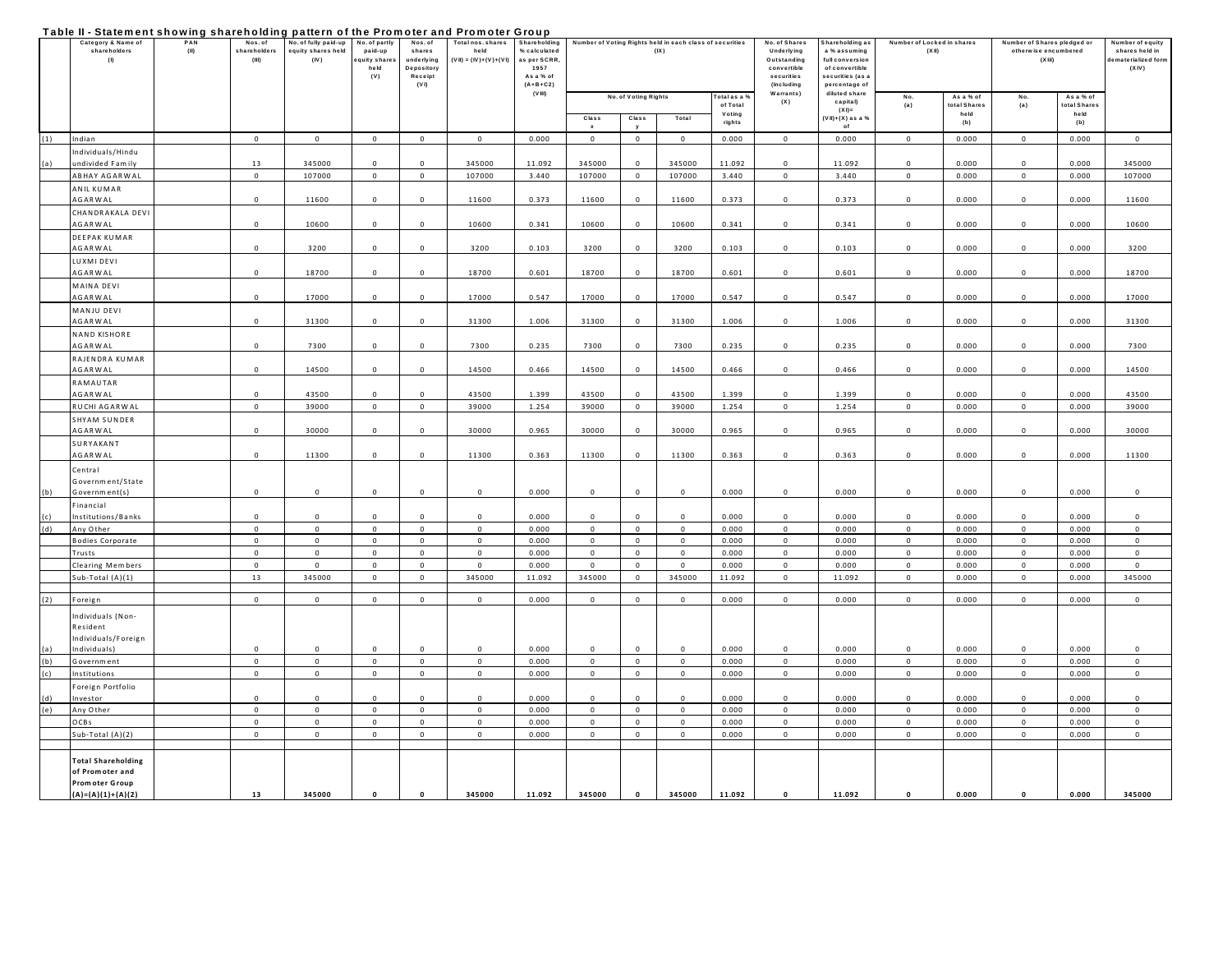# Table III - Statement showing shareholding pattern of the Public shareholder

|     | .<br>Category & Name of<br>shareholders<br>(1)                                        | 0.0.0.0.111 0.112 1112 11114 0.1101 0.1101 1111<br>PAN<br>$(\mathsf{II})$ | Nos. of<br>shareholder<br>s | No. of fully<br>paid-up equity<br>shares held | PULLUI II VI LIIU<br>No. of partly<br>paid-up<br>quity shares<br>held<br>(V) | .<br>Nos. of<br>shares<br>underlying | 911 Y 11 Y 1<br>Total nos.<br>shares held<br>$(VII) =$ | Shareholding<br>% calculated<br>as per SCRR |                            |                        | Number of Voting Rights held in each class of securities<br>(IX) |                          | No. of<br><b>Shares</b><br>Underlying                       | Shareholding as a %<br>assuming full<br>conversion of                                    | Number of Locked in<br>shares<br>(XII) |                              | Number of Shares<br>ledged or otherwise<br>encum bered |                              | Number of<br>equity shares<br>held in |
|-----|---------------------------------------------------------------------------------------|---------------------------------------------------------------------------|-----------------------------|-----------------------------------------------|------------------------------------------------------------------------------|--------------------------------------|--------------------------------------------------------|---------------------------------------------|----------------------------|------------------------|------------------------------------------------------------------|--------------------------|-------------------------------------------------------------|------------------------------------------------------------------------------------------|----------------------------------------|------------------------------|--------------------------------------------------------|------------------------------|---------------------------------------|
|     |                                                                                       |                                                                           | (III)                       | (IV)                                          |                                                                              | Depository<br>Receipt                | $(IV)+(V)+(VI)$                                        | 1957<br>As a % of                           |                            | No. of Voting Rights   |                                                                  | Total as a %<br>of Total | Outstandin<br>$\mathbf{q}$                                  | convertible<br>securities (as a                                                          | No.<br>(a)                             | Asa%of<br>total              | No.<br>(a)                                             | Asa%ot<br>total              | dem aterialized<br>form               |
|     |                                                                                       |                                                                           |                             |                                               |                                                                              | (VI)                                 |                                                        | $(A+B+C2)$<br>(VIII)                        | Class                      | Class<br><b>V</b>      | Total                                                            | Voting rights            | convertible<br>securities<br>(Including<br>Warrants)<br>(X) | ercentage of diluted<br>share capital)<br>$(XI) =$<br>$(VII)+(X)$ as a % of<br>$(A+B+C)$ |                                        | <b>Shares</b><br>held<br>(b) |                                                        | <b>Shares</b><br>held<br>(b) | (XIV)                                 |
|     |                                                                                       |                                                                           |                             |                                               |                                                                              |                                      |                                                        |                                             |                            |                        |                                                                  |                          |                                                             |                                                                                          |                                        |                              |                                                        |                              |                                       |
| (1) | Institutions                                                                          |                                                                           | $\mathbf{0}$<br>$\mathbf 0$ | $\mathbf 0$<br>$\mathbf 0$                    | $\mathbf{0}$<br>$\mathbf 0$                                                  | $\overline{0}$<br>$\overline{0}$     | $\mathbf{0}$                                           | 0.000<br>0.000                              | $\mathbf 0$<br>$\mathbf 0$ | $\overline{0}$         | $\mathbf{0}$                                                     | 0.000                    | $\mathbf{0}$                                                | 0.000                                                                                    | $\mathsf 0$<br>$\mathbf 0$             | 0.000                        | $\mathbf{0}$                                           | 0.000<br>0.000               | $\mathbf 0$<br>$\mathbf{0}$           |
| (a) | Mutual Funds<br>Venture Capital                                                       |                                                                           |                             |                                               |                                                                              |                                      | $\overline{0}$                                         |                                             |                            | $\mathbf{0}$           | $\mathbf{0}$                                                     | 0.000                    | $\mathbf 0$                                                 | 0.000                                                                                    |                                        | 0.000                        | $\,0\,$                                                |                              |                                       |
| (b) | Funds                                                                                 |                                                                           | $\mathbf 0$                 | $\mathbf 0$                                   | $\mathbf 0$                                                                  | $\mathbf 0$                          | $\mathbf{0}$                                           | 0.000                                       | $\mathbf{0}$               | $\mathbf 0$            | $\mathbf{0}$                                                     | 0.000                    | 0                                                           | 0.000                                                                                    | $\mathbf 0$                            | 0.000                        | $\,0\,$                                                | 0.000                        | $\mathbf 0$                           |
|     | Alternate                                                                             |                                                                           |                             |                                               |                                                                              |                                      |                                                        |                                             |                            |                        |                                                                  |                          |                                                             |                                                                                          |                                        |                              |                                                        |                              |                                       |
| (c) | Investment Funds                                                                      |                                                                           | $\mathbf{0}$                | $\mathbf 0$                                   | $\mathsf 0$                                                                  | 0                                    | $\mathbf 0$                                            | 0.000                                       | $\mathsf 0$                | $\mathsf 0$            | $\mathbf{0}$                                                     | 0.000                    | $\mathbf 0$                                                 | 0.000                                                                                    | $\mathbf 0$                            | 0.000                        | $\mathbf 0$                                            | 0.000                        | $\mathbf 0$                           |
|     | Foreign Venture                                                                       |                                                                           |                             |                                               |                                                                              |                                      |                                                        |                                             |                            |                        |                                                                  |                          |                                                             |                                                                                          |                                        |                              |                                                        |                              |                                       |
| (d) | Capital Investors                                                                     |                                                                           | $\mathbf{0}$                | $\mathbf 0$                                   | $\mathbf 0$                                                                  | $\mathbf 0$                          | $\mathbf{0}$                                           | 0.000                                       | $\mathsf 0$                | $\mathbf 0$            | $\mathbf{0}$                                                     | 0.000                    | $\mathbf 0$                                                 | 0.000                                                                                    | $\mathbf 0$                            | 0.000                        | $\mathbf 0$                                            | 0.000                        | $\Omega$                              |
|     | Foreign Portfolio                                                                     |                                                                           |                             |                                               |                                                                              |                                      |                                                        |                                             |                            |                        |                                                                  |                          |                                                             |                                                                                          |                                        |                              |                                                        |                              |                                       |
| (e) | Investors                                                                             |                                                                           | $\mathbf{0}$                | $\mathbf 0$                                   | $\mathbf 0$                                                                  | $\mathbf{0}$                         | $\mathbf{0}$                                           | 0.000                                       | $\mathsf 0$                | $\mathbf 0$            | $\mathbf{0}$                                                     | 0.000                    | $\mathsf 0$                                                 | 0.000                                                                                    | $\mathbf 0$                            | 0.000                        | $\mathbf 0$                                            | 0.000                        | $\mathbf 0$                           |
|     | Financial                                                                             |                                                                           |                             |                                               |                                                                              |                                      |                                                        |                                             |                            |                        |                                                                  |                          |                                                             |                                                                                          |                                        |                              |                                                        |                              |                                       |
| (f) | Institutions/Banks                                                                    |                                                                           | $\mathbf 0$                 | $\,0\,$                                       | $\mathbf 0$                                                                  | $\mathbf 0$                          | $\mathbf{0}$                                           | 0.000                                       | $\mathbf 0$                | $\mathbf 0$            | $\mathbf 0$                                                      | 0.000                    | $\mathbf 0$                                                 | 0.000                                                                                    | $\,0\,$                                | 0.000                        | $\,0\,$                                                | 0.000                        | $\mathbf 0$                           |
| (g) | Insurance<br>Companies                                                                |                                                                           | $\mathbf 0$                 | $\mathbf 0$                                   | $\mathsf 0$                                                                  | $\mathbf 0$                          | $\mathbf 0$                                            | 0.000                                       | $\mathbf 0$                | $\mathbf 0$            | $\mathbf{0}$                                                     | 0.000                    | $\mathbf 0$                                                 | 0.000                                                                                    | $\mathsf 0$                            | 0.000                        | $\,0\,$                                                | 0.000                        | $\Omega$                              |
|     | Provident                                                                             |                                                                           |                             |                                               |                                                                              |                                      |                                                        |                                             |                            |                        |                                                                  |                          |                                                             |                                                                                          |                                        |                              |                                                        |                              |                                       |
|     | Funds/Pension                                                                         |                                                                           |                             |                                               |                                                                              |                                      |                                                        |                                             |                            |                        |                                                                  |                          |                                                             |                                                                                          |                                        |                              |                                                        |                              |                                       |
| (h) | Funds                                                                                 |                                                                           | $\mathsf 0$                 | $\mathbf 0$                                   | $\mathsf{O}\xspace$                                                          | $\mathbf 0$                          | $\mathsf 0$                                            | 0.000                                       | $\mathsf 0$                | $\mathsf 0$            | $\mathsf 0$                                                      | 0.000                    | $\mathbf 0$                                                 | 0.000                                                                                    | $\mathbf 0$                            | 0.000                        | $\mathbf 0$                                            | 0.000                        | $\mathbf 0$                           |
| (i) | Any Other                                                                             |                                                                           | $\mathsf 0$                 | $\mathbf 0$                                   | $\mathbf 0$                                                                  | $\mathbf 0$                          | $\mathbf{0}$                                           | 0.000                                       | $\mathbf 0$                | $\overline{0}$         | $\mathbf 0$                                                      | 0.000                    | $\mathbf 0$                                                 | 0.000                                                                                    | $\mathbf 0$                            | 0.000                        | $\,0\,$                                                | 0.000                        | $\mathsf 0$                           |
|     | Foreign Institutional                                                                 |                                                                           |                             |                                               |                                                                              |                                      |                                                        |                                             |                            |                        |                                                                  |                          |                                                             |                                                                                          |                                        |                              |                                                        |                              |                                       |
|     | Investors<br>QFI - Corporate                                                          |                                                                           | $\mathbf 0$<br>$\mathbf 0$  | $\mathsf 0$<br>$\mathbf 0$                    | $\mathbf 0$<br>$\mathbf 0$                                                   | $\Omega$<br>$\mathbf{0}$             | $\mathbf 0$<br>$\mathbf{0}$                            | 0.000<br>0.000                              | 0<br>$\mathbf 0$           | $\,0\,$<br>$\mathbf 0$ | $\mathbf 0$<br>$\mathbf 0$                                       | 0.000<br>0.000           | $\mathbf 0$<br>$\mathbf 0$                                  | 0.000                                                                                    | $\mathbf 0$<br>$\mathbf 0$             | 0.000<br>0.000               | $\,0\,$<br>$\mathbf 0$                                 | 0.000<br>0.000               | $\Omega$<br>$\pmb{0}$                 |
|     | Sub-Total (B)(1)                                                                      |                                                                           | $\mathbf 0$                 | $\mathbf{0}$                                  | $\mathbf 0$                                                                  | $\mathbf 0$                          | $\mathbf 0$                                            | 0.000                                       | $\mathbf 0$                | $\mathbf{0}$           | $\mathbf{0}$                                                     | 0.000                    | $\mathbf 0$                                                 | 0.000<br>0.000                                                                           | $\mathbf 0$                            | 0.000                        | $\mathbf 0$                                            | 0.000                        | $\mathbf 0$                           |
|     |                                                                                       |                                                                           |                             |                                               |                                                                              |                                      |                                                        |                                             |                            |                        |                                                                  |                          |                                                             |                                                                                          |                                        |                              |                                                        |                              |                                       |
| (2) | Central<br>Government/State<br>Government(s)/Pres<br>ident of India                   |                                                                           | $\mathbf 0$                 | $\mathbf 0$                                   | $\mathbf 0$                                                                  | $\mathbf 0$                          | $\mathbf 0$                                            | 0.000                                       | $\mathbf 0$                | $\mathbf 0$            | $\mathbf 0$                                                      | 0.000                    | $\mathbf 0$                                                 | 0.000                                                                                    | $\mathsf 0$                            | 0.000                        | $\mathbf 0$                                            | 0.000                        | $\mathbf 0$                           |
|     | Sub-Total (B)(2)                                                                      |                                                                           | $\mathsf 0$                 | $\mathbf 0$                                   | $\mathbf 0$                                                                  | $\mathbf{0}$                         | $\mathbf{0}$                                           | 0.000                                       | $\mathbf{0}$               | $\mathbf 0$            | $\mathbf 0$                                                      | 0.000                    | $\mathbf{0}$                                                | 0.000                                                                                    | $\mathsf 0$                            | 0.000                        | $\mathbf 0$                                            | 0.000                        | $\mathbf 0$                           |
|     |                                                                                       |                                                                           |                             |                                               |                                                                              |                                      |                                                        |                                             |                            |                        |                                                                  |                          |                                                             |                                                                                          |                                        |                              |                                                        |                              |                                       |
| (3) | Non-Institutions                                                                      |                                                                           | $\mathbf{0}$                | $\mathbf 0$                                   | $\mathbf 0$                                                                  | $\mathbf 0$                          | $\mathbf 0$                                            | 0.000                                       | $\mathbf{0}$               | $\mathbf 0$            | $\mathbf{0}$                                                     | 0.000                    | $\mathbf 0$                                                 | 0.000                                                                                    | $\mathbf 0$                            | 0.000                        | $\mathbf 0$                                            | 0.000                        | $\mathbf 0$                           |
| (a) | Individuals                                                                           |                                                                           | $\mathsf 0$                 | $\mathbf 0$                                   | $\mathbf 0$                                                                  | $\mathbf{0}$                         | $\mathbf 0$                                            | 0.000                                       | $\mathbf 0$                | $\mathbf 0$            | $\mathbf 0$                                                      | 0.000                    | $\mathbf 0$                                                 | 0.000                                                                                    | $\mathsf 0$                            | 0.000                        | $\,0\,$                                                | 0.000                        | $\mathbf 0$                           |
|     | ) Individual<br>shareholders<br>holding nominal<br>share capital up to<br>Rs.2 Lakhs. |                                                                           | 118                         | 556250                                        | $\mathsf{O}$                                                                 | $\mathbf{0}$                         | 556250                                                 | 17.884                                      | 556250                     | $\mathbf 0$            | 556250                                                           | 17.884                   | $\mathbf 0$                                                 | 17.884                                                                                   | $\mathsf 0$                            | 0.000                        | $\,0\,$                                                | 0.000                        | 501250                                |
|     | ii) Individual<br>shareholders<br>holding nominal<br>share capital in                 |                                                                           |                             |                                               |                                                                              |                                      |                                                        |                                             |                            |                        |                                                                  |                          |                                                             |                                                                                          |                                        |                              |                                                        |                              |                                       |
|     | excess of Rs.2 Lakhs.                                                                 |                                                                           | 13                          | 1185000                                       | $\mathbf 0$                                                                  | $\mathbf 0$                          | 1185000                                                | 38.098                                      | 1185000                    | $\mathbf 0$            | 1185000                                                          | 38.098                   | $\mathbf 0$                                                 | 38.098                                                                                   | $\mathbf 0$                            | 0.000                        | $\mathbf 0$                                            | 0.000                        | 1179900                               |
|     | VIKAS MITTAL (HUF)<br>KRISHNA KUMAR                                                   |                                                                           | $\mathbf{0}$                | 130950                                        | $\mathbf{0}$                                                                 | $\mathbf 0$                          | 130950                                                 | 4.210                                       | 130950                     | $\mathbf 0$            | 130950                                                           | 4.210                    | 0                                                           | 4.210                                                                                    | $\mathbf{0}$                           | 0.000                        | $\,0\,$                                                | 0.000                        | 130950                                |
|     | <b>IHAJHARIA</b>                                                                      |                                                                           | $\overline{0}$              | 35300                                         | $\mathbf 0$                                                                  | $\mathbf 0$                          | 35300                                                  | 1.135                                       | 35300                      | $\mathbf 0$            | 35300                                                            | 1.135                    | $\mathbf 0$                                                 | 1.135                                                                                    | $\mathbf{0}$                           | 0.000                        | $\,0\,$                                                | 0.000                        | 35300                                 |
|     | LATA DEVI KHEMKA                                                                      |                                                                           | $\mathbf 0$                 | 70000                                         | $\mathbf 0$                                                                  | $\mathbf 0$                          | 70000                                                  | 2.251                                       | 70000                      | $\mathbf{0}$           | 70000                                                            | 2.251                    | $\mathbf 0$                                                 | 2.251                                                                                    | $\mathbf 0$                            | 0.000                        | $\pmb{0}$                                              | 0.000                        | 70000                                 |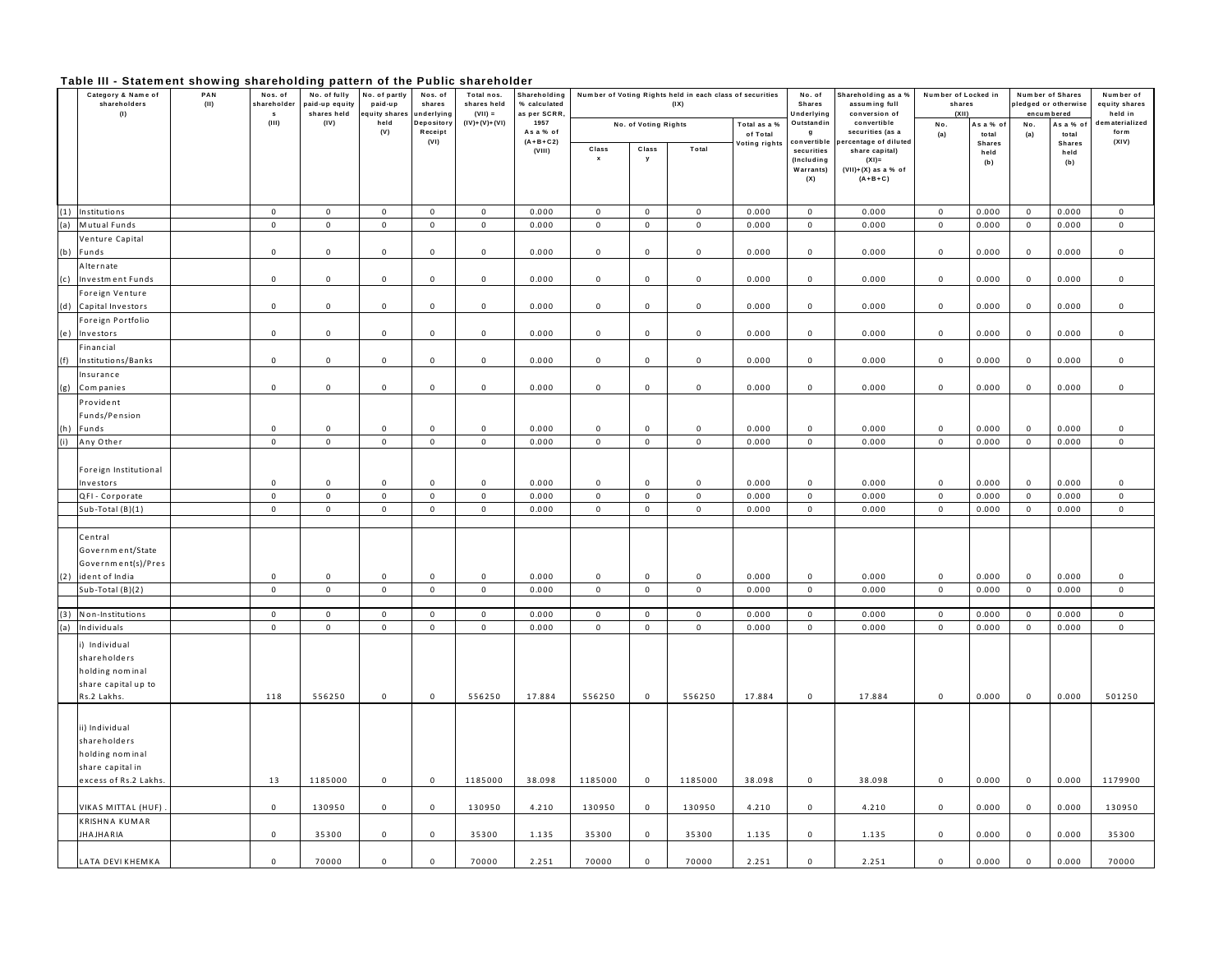| MAHESH KUMAR            |  |                     |                     |                    |                    |             |        |              |                     |              |        |                    |        |                    |       |              |       |                     |
|-------------------------|--|---------------------|---------------------|--------------------|--------------------|-------------|--------|--------------|---------------------|--------------|--------|--------------------|--------|--------------------|-------|--------------|-------|---------------------|
| <b>MITTAL</b>           |  | $\Omega$            | 491210              | $\mathsf 0$        | $\mathsf 0$        | 491210      | 15.793 | 491210       | $\mathsf 0$         | 491210       | 15.793 | $\Omega$           | 15.793 | $\mathsf 0$        | 0.000 | $\mathsf 0$  | 0.000 | 491210              |
| MANOJ KUMAR             |  |                     |                     |                    |                    |             |        |              |                     |              |        |                    |        |                    |       |              |       |                     |
| <b>AGARWAL</b>          |  | $\mathbf 0$         | 36000               | $\mathbf 0$        | $\mathbf 0$        | 36000       | 1.157  | 36000        | $\mathbf 0$         | 36000        | 1.157  | $\mathbf 0$        | 1.157  | $\mathbf 0$        | 0.000 | $\mathbf 0$  | 0.000 | 36000               |
|                         |  |                     |                     |                    |                    |             |        |              |                     |              |        |                    |        |                    |       |              |       |                     |
| NETAI CHAND SEAL        |  | $\mathsf 0$         | 42590               | $\mathbf 0$        | $\mathbf 0$        | 42590       | 1.369  | 42590        | $\mathsf 0$         | 42590        | 1.369  | $\mathbf 0$        | 1.369  | $\mathbf 0$        | 0.000 | $\,0\,$      | 0.000 | 42590               |
| PARTHA DAS              |  | $\mathsf{O}\xspace$ | 58300               | $\mathsf 0$        | $\mathsf 0$        | 58300       | 1.874  | 58300        | $\mathbf 0$         | 58300        | 1.874  | $\mathbf 0$        | 1.874  | $\mathbf 0$        | 0.000 | $\mathsf 0$  | 0.000 | 58300               |
| RAJEN DRA PRASAD        |  |                     |                     |                    |                    |             |        |              |                     |              |        |                    |        |                    |       |              |       |                     |
| 5НАН                    |  | $\Omega$            | 123200              | $\Omega$           | $\Omega$           | 123200      | 3.961  | 123200       | $\mathsf 0$         | 123200       | 3.961  | $\Omega$           | 3.961  | $\mathsf 0$        | 0.000 | $\mathbf 0$  | 0.000 | 123200              |
| VIKAS JOSHI             |  | $\mathbf 0$         | 35100               | $\mathbf 0$        | $\mathbf 0$        | 35100       | 1.128  | 35100        | $\mathbf 0$         | 35100        | 1.128  | $\mathbf 0$        | 1.128  | $\mathbf 0$        | 0.000 | $\mathsf 0$  | 0.000 | 30000               |
| VIKAS MITTAL            |  | $\mathsf 0$         | 80450               | $\,0\,$            | $\mathbf 0$        | 80450       | 2.586  | 80450        | $\mathbf 0$         | 80450        | 2.586  | $\mathbf 0$        | 2.586  | $\mathbf 0$        | 0.000 | $\mathbf 0$  | 0.000 | 80450               |
| NBFCs registered        |  |                     |                     |                    |                    |             |        |              |                     |              |        |                    |        |                    |       |              |       |                     |
| with RBI<br>(b)         |  | $\mathbf 0$         | $\mathbf{0}$        | $\mathbf{0}$       | $\mathbf 0$        | $\mathbf 0$ | 0.000  | $\mathbf{0}$ | $\mathbf 0$         | $\mathbf 0$  | 0.000  | $\mathbf{0}$       | 0.000  | $\mathbf 0$        | 0.000 | $\mathbf{0}$ | 0.000 | $\mathbf 0$         |
| (c)<br>Employee Trusts  |  | $\mathsf 0$         | $\mathsf 0$         | $\mathbf 0$        | $\mathbf 0$        | $\mathbf 0$ | 0.000  | $\mathbf 0$  | $\mathbf 0$         | $\mathbf 0$  | 0.000  | $\mathbf 0$        | 0.000  | $\mathsf 0$        | 0.000 | $\mathbf 0$  | 0.000 | $\mathsf{O}\xspace$ |
|                         |  |                     |                     |                    |                    |             |        |              |                     |              |        |                    |        |                    |       |              |       |                     |
| Overseas Depositors     |  |                     |                     |                    |                    |             |        |              |                     |              |        |                    |        |                    |       |              |       |                     |
| (holding                |  |                     |                     |                    |                    |             |        |              |                     |              |        |                    |        |                    |       |              |       |                     |
| DRs)(balancing          |  |                     |                     |                    |                    |             |        |              |                     |              |        |                    |        |                    |       |              |       |                     |
| (d)<br>figure)          |  | $\Omega$            | 0                   | $\mathbf{0}$       | $\mathbf{0}$       | $\mathbf 0$ | 0.000  | 0            | $\mathsf 0$         | $\mathbf{0}$ | 0.000  | $\mathbf 0$        | 0.000  | $\mathbf 0$        | 0.000 | $\mathbf{0}$ | 0.000 | 0                   |
| (e)<br>Any Other        |  | $\mathsf{O}\xspace$ | $\mathsf 0$         | $\mathbf 0$        | $\mathbf 0$        | $\mathbf 0$ | 0.000  | $\mathbf 0$  | $\mathbf 0$         | $\mathbf 0$  | 0.000  | $\mathbf 0$        | 0.000  | $\mathsf 0$        | 0.000 | $\mathbf 0$  | 0.000 | $\mathsf{O}\xspace$ |
| <b>Bodies Corporate</b> |  | $4\,1$              | 1023650             | $\mathbf 0$        | $\mathbf 0$        | 1023650     | 32.911 | 1023650      | $\mathsf{O}\xspace$ | 1023650      | 32.911 | $\mathbf 0$        | 32.911 | $\mathbf 0$        | 0.000 | $\mathbf 0$  | 0.000 | 1023450             |
| BASUKINATH              |  |                     |                     |                    |                    |             |        |              |                     |              |        |                    |        |                    |       |              |       |                     |
| <b>BARTER PVT. LTD.</b> |  | $\mathbf 0$         | 60400               | $\mathbf 0$        | $\mathbf 0$        | 60400       | 1.942  | 60400        | $\mathbf 0$         | 60400        | 1.942  | $\mathbf 0$        | 1.942  | $\mathbf 0$        | 0.000 | $\mathbf 0$  | 0.000 | 60400               |
|                         |  |                     |                     |                    |                    |             |        |              |                     |              |        |                    |        |                    |       |              |       |                     |
|                         |  |                     |                     |                    |                    |             |        |              |                     |              |        |                    |        |                    |       |              |       |                     |
| BETTER MERCANTILE       |  | $\Omega$            |                     |                    |                    |             |        |              |                     |              |        |                    |        |                    |       |              |       |                     |
| PRIVATE LIMITED         |  |                     | 31490               | $\mathbf 0$        | $\mathbf 0$        | 31490       | 1.012  | 31490        | $\mathbf 0$         | 31490        | 1.012  | $\mathbf 0$        | 1.012  | $\mathbf 0$        | 0.000 | $\mathbf 0$  | 0.000 | 31490               |
| HANDSOME                |  |                     |                     |                    |                    |             |        |              |                     |              |        |                    |        |                    |       |              |       |                     |
| MERCHANTS               |  |                     |                     |                    |                    |             |        |              |                     |              |        |                    |        |                    |       |              |       |                     |
| PRIVATE LIMITED         |  | $\mathbf 0$         | 75000               | $\mathsf 0$        | $\mathbf 0$        | 75000       | 2.411  | 75000        | $\mathsf 0$         | 75000        | 2.411  | $\mathbf 0$        | 2.411  | $\mathsf 0$        | 0.000 | $\mathbf 0$  | 0.000 | 75000               |
| LOWER VYAPAR PVT.       |  |                     |                     |                    |                    |             |        |              |                     |              |        |                    |        |                    |       |              |       |                     |
| TD.                     |  | $\mathsf 0$         | 39550               | $\mathsf 0$        | $\mathbf 0$        | 39550       | 1.272  | 39550        | $\mathsf 0$         | 39550        | 1.272  | $\,0\,$            | 1.272  | $\mathsf 0$        | 0.000 | $\mathsf 0$  | 0.000 | 39550               |
| MSP SPONGE IRON         |  |                     |                     |                    |                    |             |        |              |                     |              |        |                    |        |                    |       |              |       |                     |
| IMITED                  |  | $\Omega$            | 35000               | $\mathbf 0$        | $\mathbf 0$        | 35000       | 1.125  | 35000        | $\mathbf 0$         | 35000        | 1.125  | $\,0\,$            | 1.125  | $\mathbf 0$        | 0.000 | $\mathbf 0$  | 0.000 | 35000               |
| NAKSHATRA               |  |                     |                     |                    |                    |             |        |              |                     |              |        |                    |        |                    |       |              |       |                     |
| COMMERCIAL              |  |                     |                     |                    |                    |             |        |              |                     |              |        |                    |        |                    |       |              |       |                     |
| PRIVATE LIMITED         |  | $\Omega$            | 42500               | $\mathbf 0$        | $\mathbf 0$        | 42500       | 1.366  | 42500        | $\mathsf 0$         | 42500        | 1.366  | $\mathbf{0}$       | 1.366  | $\mathbf 0$        | 0.000 | $\mathbf 0$  | 0.000 | 42500               |
| PRIYA VINCOM            |  |                     |                     |                    |                    |             |        |              |                     |              |        |                    |        |                    |       |              |       |                     |
| PRIVATE LIMITED         |  | $\mathbf 0$         | 90000               | $\mathsf 0$        | $\mathsf 0$        | 90000       | 2.894  | 90000        | $\mathbf 0$         | 90000        | 2.894  | $\mathbf 0$        | 2.894  | $\mathsf 0$        | 0.000 | $\mathbf 0$  | 0.000 | 90000               |
|                         |  |                     |                     |                    |                    |             |        |              |                     |              |        |                    |        |                    |       |              |       |                     |
| <b>SHIVMANI VINIMAY</b> |  |                     |                     |                    |                    |             |        |              |                     |              |        |                    |        |                    |       |              |       |                     |
| PRIVATE LIMITED         |  | $\mathbf 0$         | 57000               | $\mathbf 0$        | $\mathbf 0$        | 57000       | 1.833  | 57000        | $\mathbf 0$         | 57000        | 1.833  | $\,0\,$            | 1.833  | $\mathbf 0$        | 0.000 | $\,0\,$      | 0.000 | 57000               |
| ZOOM SYSTEMS            |  |                     |                     |                    |                    |             |        |              |                     |              |        |                    |        |                    |       |              |       |                     |
| PRIVATE LIMITED         |  | $\mathbf 0$         | 270900              | $\mathbf 0$        | $\mathbf 0$        | 270900      | 8.709  | 270900       | $\mathsf 0$         | 270900       | 8.709  | $\Omega$           | 8.709  | $\mathbf 0$        | 0.000 | $\mathbf 0$  | 0.000 | 270900              |
| QFI - Individual        |  | $\mathsf{O}\xspace$ | $\mathbf 0$         | $\mathbf 0$        | $\mathbf 0$        | $\mathbf 0$ | 0.000  | $\pmb{0}$    | $\mathbf 0$         | $\Omega$     | 0.000  | $\mathbf 0$        | 0.000  | $\mathbf 0$        | 0.000 | $\mathbf 0$  | 0.000 | $\mathbf 0$         |
| NRI - Repatriable       |  | $\mathsf 0$         | $\mathsf 0$         | $\mathsf 0$        | $\mathbf 0$        | $\mathbf 0$ | 0.000  | $\mathbf{0}$ | $\mathbf 0$         | $\mathsf 0$  | 0.000  | $\mathsf 0$        | 0.000  | $\mathsf 0$        | 0.000 | $\mathbf 0$  | 0.000 | $\mathsf 0$         |
| NRI - Non-              |  |                     |                     |                    |                    |             |        |              |                     |              |        |                    |        |                    |       |              |       |                     |
| Repatriable             |  | $\mathbf 0$         | $\mathbf{0}$        | $\mathbf{0}$       | $\mathbf 0$        | $\mathbf 0$ | 0.000  | $\mathbf{0}$ | $\mathbf 0$         | $\mathbf 0$  | 0.000  | $\mathbf{0}$       | 0.000  | $\mathbf 0$        | 0.000 | $\mathbf 0$  | 0.000 | $\mathsf 0$         |
| OCBs                    |  | $\mathsf{O}\xspace$ | $\mathsf 0$         | $\mathbf 0$        | $\mathbf 0$        | $\mathbf 0$ | 0.000  | $\mathbf 0$  | $\mathbf 0$         | $\mathbf 0$  | 0.000  | $\mathbf 0$        | 0.000  | $\mathsf 0$        | 0.000 | $\mathbf 0$  | 0.000 | $\mathsf 0$         |
| Trusts                  |  | $\mathbf{0}$        | $\mathbf 0$         | $\mathsf 0$        | $\mathbf 0$        | $\mathbf 0$ | 0.000  | $\mathbf{0}$ | $\mathbf 0$         | $\mathbf 0$  | 0.000  | $\mathsf 0$        | 0.000  | $\mathbf 0$        | 0.000 | $\mathbf 0$  | 0.000 | $\mathsf 0$         |
|                         |  |                     |                     |                    |                    |             |        |              |                     |              |        |                    |        |                    |       |              |       |                     |
| Clearing Memebers       |  | $\overline{1}$      | 500                 | $\mathbf 0$        | $\mathbf 0$        | 500         | 0.016  | 500          | $\mathsf 0$         | 500          | 0.016  | $\mathbf 0$        | 0.016  | $\mathsf 0$        | 0.000 | $\mathbf 0$  | 0.000 | 500                 |
| <b>EPF Authority</b>    |  | $\mathbf 0$         | $\mathsf{O}\xspace$ | $\mathbf 0$        | $\mathbf 0$        | $\mathbf 0$ | 0.000  | $\mathbf 0$  | $\mathbf 0$         | $\mathbf 0$  | 0.000  | $\mathbf 0$        | 0.000  | $\mathbf 0$        | 0.000 | $\mathbf 0$  | 0.000 | $\mathsf 0$         |
| Sub-Total (B)(3)        |  | 173                 | 2765400             | $\mathbf 0$        | $\mathbf 0$        | 2765400     | 88.908 | 2765400      | $\mathbf 0$         | 2765400      | 88.908 | $\mathbf 0$        | 88.908 | $\mathbf 0$        | 0.000 | $\mathbf 0$  | 0.000 | 2705100             |
|                         |  |                     |                     |                    |                    |             |        |              |                     |              |        |                    |        |                    |       |              |       |                     |
| Total Public            |  |                     |                     |                    |                    |             |        |              |                     |              |        |                    |        |                    |       |              |       |                     |
| Shareholding            |  |                     |                     |                    |                    |             |        |              |                     |              |        |                    |        |                    |       |              |       |                     |
| $(B)=(B)(1)+(B)(2)+(B)$ |  |                     |                     |                    |                    |             |        |              |                     |              |        |                    |        |                    |       |              |       |                     |
| (3)                     |  | 173                 | 2765400             | $\pmb{\mathsf{o}}$ | $\pmb{\mathsf{o}}$ | 2765400     | 88.908 | 2765400      | $\pmb{\mathsf{o}}$  | 2765400      | 88.908 | $\pmb{\mathsf{o}}$ | 88.908 | $\pmb{\mathsf{o}}$ | 0.000 | $\pmb{0}$    | 0.000 | 2705100             |
|                         |  |                     |                     |                    |                    |             |        |              |                     |              |        |                    |        |                    |       |              |       |                     |